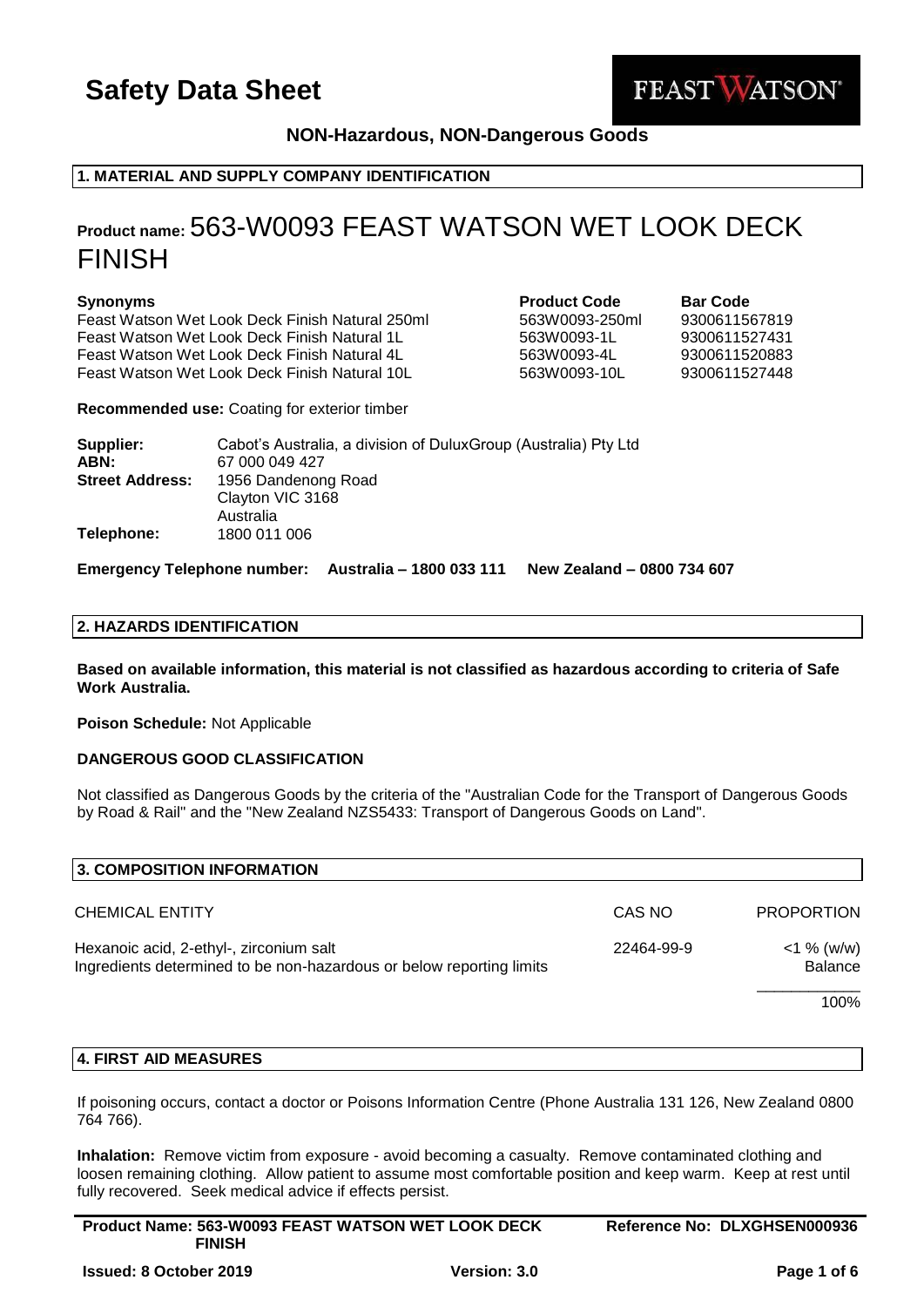

**Skin Contact:** If skin or hair contact occurs, remove contaminated clothing and flush skin and hair with running water. If swelling, redness, blistering or irritation occurs seek medical assistance.

**Eye contact:** If in eyes wash out immediately with water. In all cases of eye contamination it is a sensible precaution to seek medical advice.

**Ingestion:** Rinse mouth with water. If swallowed, do NOT induce vomiting. Give a glass of water to drink. Never give anything by the mouth to an unconscious patient. If vomiting occurs give further water. Seek medical advice.

**PPE for First Aiders:** Wear safety shoes, overalls, gloves, safety glasses. Available information suggests that gloves made from nitrile rubber should be suitable for intermittent contact. However, due to variations in glove construction and local conditions, the user should make a final assessment. Always wash hands before smoking, eating, drinking or using the toilet. Wash contaminated clothing and other protective equipment before storing or re-using.

**Notes to physician:** Treat symptomatically.

### **5. FIRE FIGHTING MEASURES**

**Hazchem Code:** Not applicable.

**Suitable extinguishing media:** If material is involved in a fire use water fog (or if unavailable fine water spray), alcohol resistant foam, standard foam, dry agent (carbon dioxide, dry chemical powder).

**Specific hazards:** Non-combustible material.

**Fire fighting further advice:** Not combustible, however following evaporation of aqueous component residual material can burn if ignited.

### **6. ACCIDENTAL RELEASE MEASURES**

### **SMALL SPILLS**

Wear protective equipment to prevent skin and eye contamination. Avoid inhalation of vapours or dust. Wipe up with absorbent (clean rag or paper towels). Collect and seal in properly labelled containers or drums for disposal.

### **LARGE SPILLS**

Clear area of all unprotected personnel. Slippery when spilt. Avoid accidents, clean up immediately. Wear protective equipment to prevent skin and eye contamination and the inhalation of vapours. Work up wind or increase ventilation. Contain - prevent run off into drains and waterways. Use absorbent (soil, sand or other inert material). Collect and seal in properly labelled containers or drums for disposal. If contamination of crops, sewers or waterways has occurred advise local emergency services.

#### **Dangerous Goods - Initial Emergency Response Guide No:** Not applicable

### **7. HANDLING AND STORAGE**

**Handling:** Avoid eye contact and repeated or prolonged skin contact. Avoid inhalation of vapour, mist or aerosols.

**Storage:** Store in a cool, dry, well-ventilated place and out of direct sunlight. Store away from foodstuffs. Store away from incompatible materials described in Section 10. Store away from sources of heat and/or ignition. Keep container standing upright. Keep containers closed when not in use - check regularly for leaks.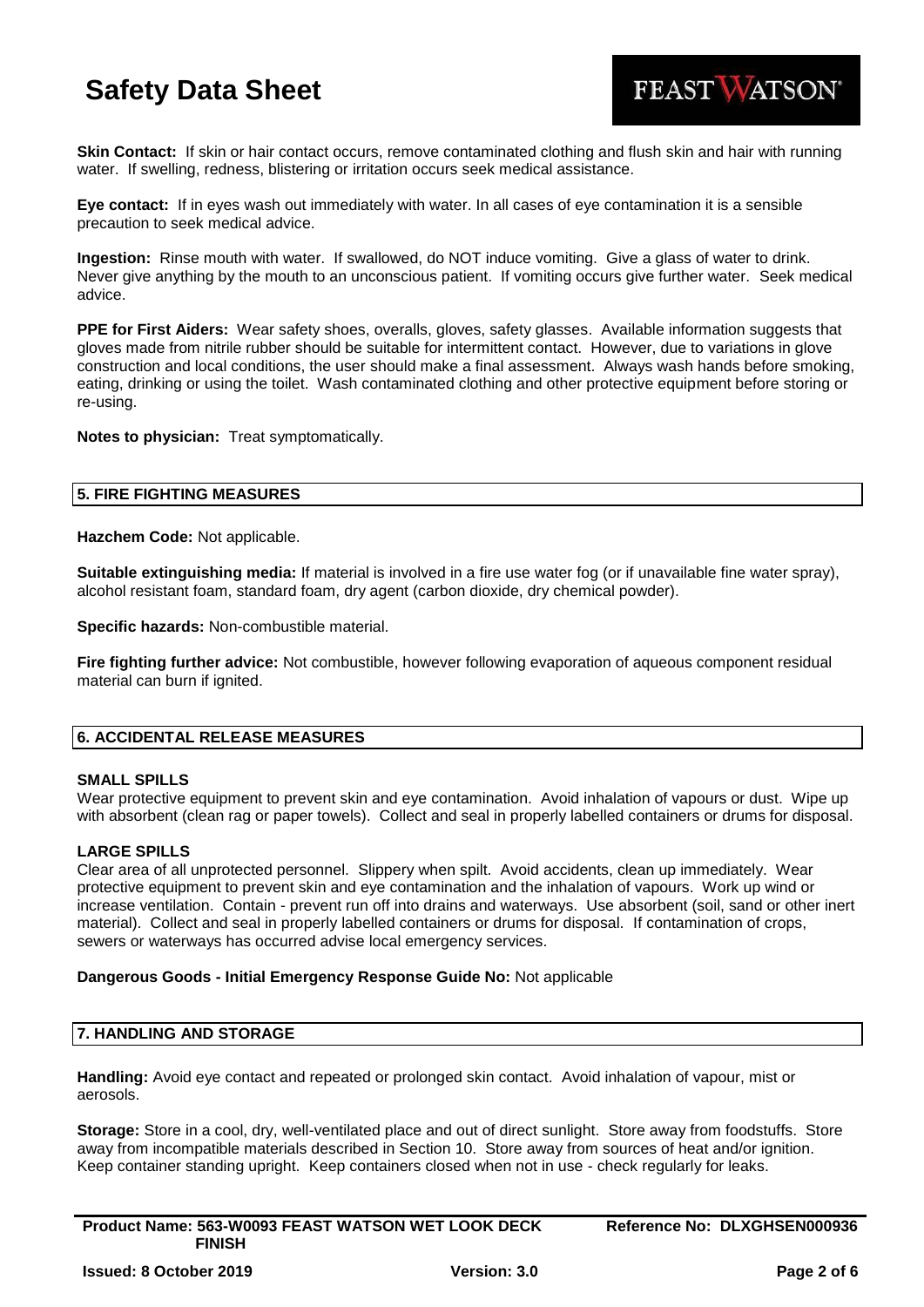## **8. EXPOSURE CONTROLS / PERSONAL PROTECTION**

**National occupational exposure limits:** No value assigned for this specific material by Safe Work Australia.

**Biological Limit Values:** As per the "National Model Regulations for the Control of Workplace Hazardous Substances (Safe Work Australia)" the ingredients in this material do not have a Biological Limit Allocated.

**Engineering Measures:** Natural ventilation should be adequate under normal use conditions.

**Personal Protection Equipment:** SAFETY SHOES, OVERALLS, GLOVES, SAFETY GLASSES.

Wear safety shoes, overalls, gloves, safety glasses. Available information suggests that gloves made from nitrile rubber should be suitable for intermittent contact. However, due to variations in glove construction and local conditions, the user should make a final assessment. Always wash hands before smoking, eating, drinking or using the toilet. Wash contaminated clothing and other protective equipment before storing or re-using.

**Hygiene measures:** Keep away from food, drink and animal feeding stuffs. When using do not eat, drink or smoke. Wash hands prior to eating, drinking or smoking. Avoid contact with clothing. Avoid eye contact and repeated or prolonged skin contact. Avoid inhalation of vapour, mist or aerosols. Ensure that eyewash stations and safety showers are close to the workstation location.

## **9. PHYSICAL AND CHEMICAL PROPERTIES**

| Form:<br>Colour:<br>Odour:                                                                                                                                                                                                                                                                                                                                 | Liquid<br><b>Brown</b><br>Mild |                                                                                                                                                  |
|------------------------------------------------------------------------------------------------------------------------------------------------------------------------------------------------------------------------------------------------------------------------------------------------------------------------------------------------------------|--------------------------------|--------------------------------------------------------------------------------------------------------------------------------------------------|
| Solubility:<br><b>Specific Gravity:</b><br><b>Relative Vapour Density (air=1):</b><br>Vapour Pressure (20 °C):<br>Flash Point (°C):<br>Flammability Limits (%):<br><b>Autoignition Temperature (°C):</b><br>Melting Point/Range (°C):<br><b>Boiling Point/Range (°C):</b><br>Decomposition Point (°C):<br>pH:<br><b>Viscosity:</b><br>Total VOC (g/Litre): |                                | Miscible with water.<br>1.018<br>>1<br>N Av<br>N App<br>N App<br>N Av<br>N Av<br>N Av<br>N Av<br>9.0<br>>14 mm <sup>2</sup> /sec @ 40 °C<br>N Av |

(Typical values only - consult specification sheet)  $N Av = Not available, N App = Not applicable$ 

### **10. STABILITY AND REACTIVITY**

**Chemical stability:** This material is thermally stable when stored and used as directed.

**Conditions to avoid:** Elevated temperatures and sources of ignition.

**Incompatible materials:** Oxidising agents.

**Hazardous decomposition products:** Oxides of carbon and nitrogen, smoke and other toxic fumes.

**Hazardous reactions:** No known hazardous reactions.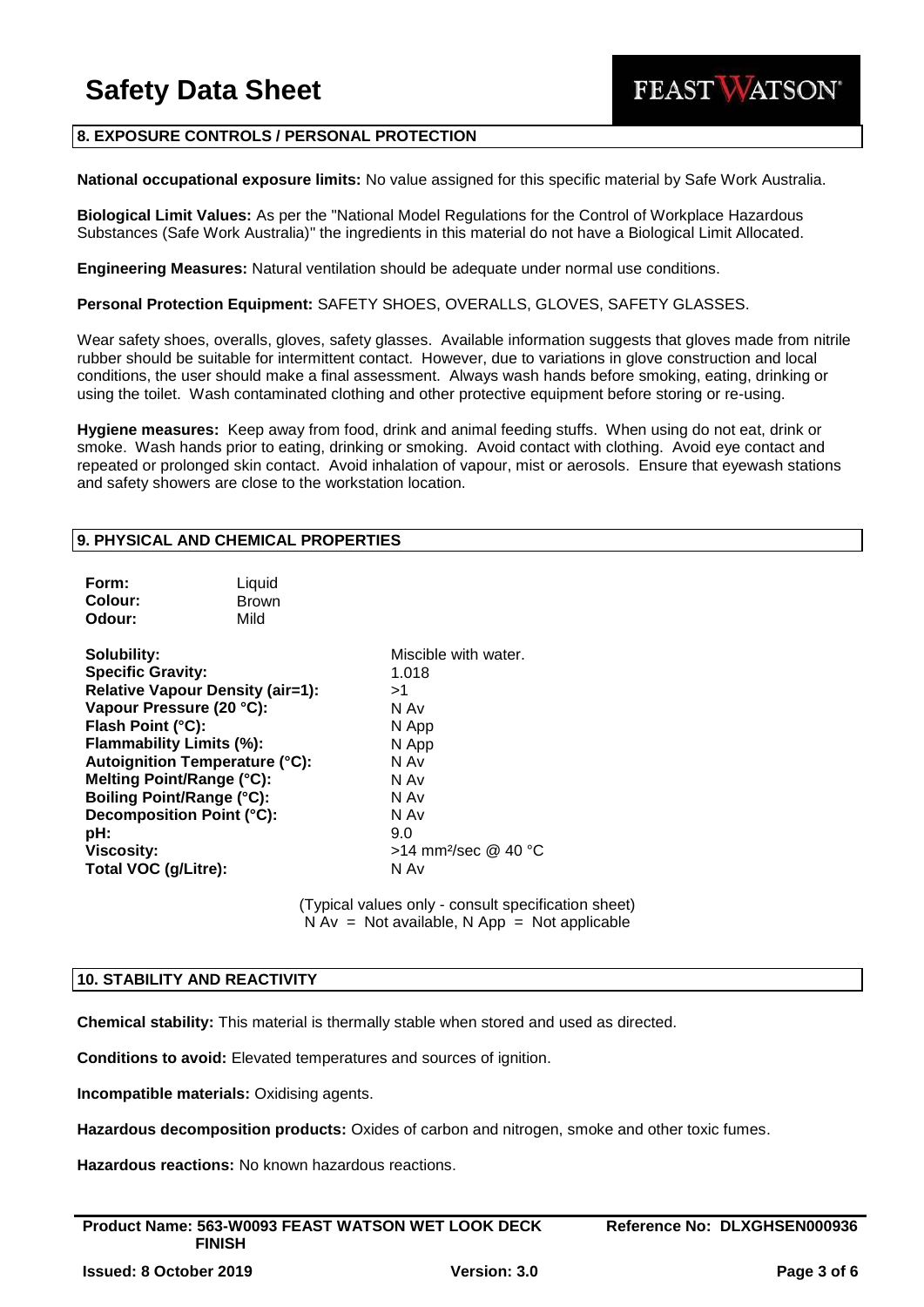

## **11. TOXICOLOGICAL INFORMATION**

No adverse health effects expected if the product is handled in accordance with this Safety Data Sheet and the product label. Symptoms or effects that may arise if the product is mishandled and overexposure occurs are:

### **Acute Effects**

**Inhalation:** Material may be an irritant to mucous membranes and respiratory tract.

**Skin contact:** Contact with skin may result in irritation.

**Ingestion:** Swallowing can result in nausea, vomiting and irritation of the gastrointestinal tract.

**Eye contact:** May be an eye irritant.

#### **Acute toxicity**

**Inhalation:** This material has been classified as non-hazardous. Acute toxicity estimate (based on ingredients): LC50 > 20.0 mg/L for vapours or LC50 > 5.0 mg/L for dust and mist or LC50 > 20,000 ppm for gas

**Skin contact:** This material has been classified as non-hazardous. Acute toxicity estimate (based on ingredients): >2,000 mg/Kg bw

**Ingestion:** This material has been classified as non-hazardous. Acute toxicity estimate (based on ingredients): >2,000 mg/Kg bw

**Corrosion/Irritancy:** Eye: this material has been classified as not corrosive or irritating to eyes. Skin: this material has been classified as not corrosive or irritating to skin.

**Sensitisation:** Inhalation: this material has been classified as not a respiratory sensitiser. Skin: this material has been classified as not a skin sensitiser.

**Aspiration hazard:** This material has been classified as non-hazardous.

**Specific target organ toxicity (single exposure):** This material has been classified as non-hazardous.

### **Chronic Toxicity**

**Mutagenicity:** This material has been classified as non-hazardous.

**Carcinogenicity:** This material has been classified as non-hazardous.

**Reproductive toxicity (including via lactation):** This material has been classified as non-hazardous.

**Specific target organ toxicity (repeat exposure):** This material has been classified as non-hazardous.

### **12. ECOLOGICAL INFORMATION**

Avoid contaminating waterways.

**Acute aquatic hazard:** This material has been classified as non-hazardous. Acute toxicity estimate (based on ingredients): >100 mg/L

**Long-term aquatic hazard:** This material has been classified as non-hazardous. Non-rapidly or rapidly degradable substance for which there are adequate chronic toxicity data available OR in the absence of chronic toxicity data, Acute toxicity estimate (based on ingredients): >100 mg/L, where the substance is not rapidly degradable and/or BCF  $<$  500 and/or log  $K_{ow}$   $<$  4.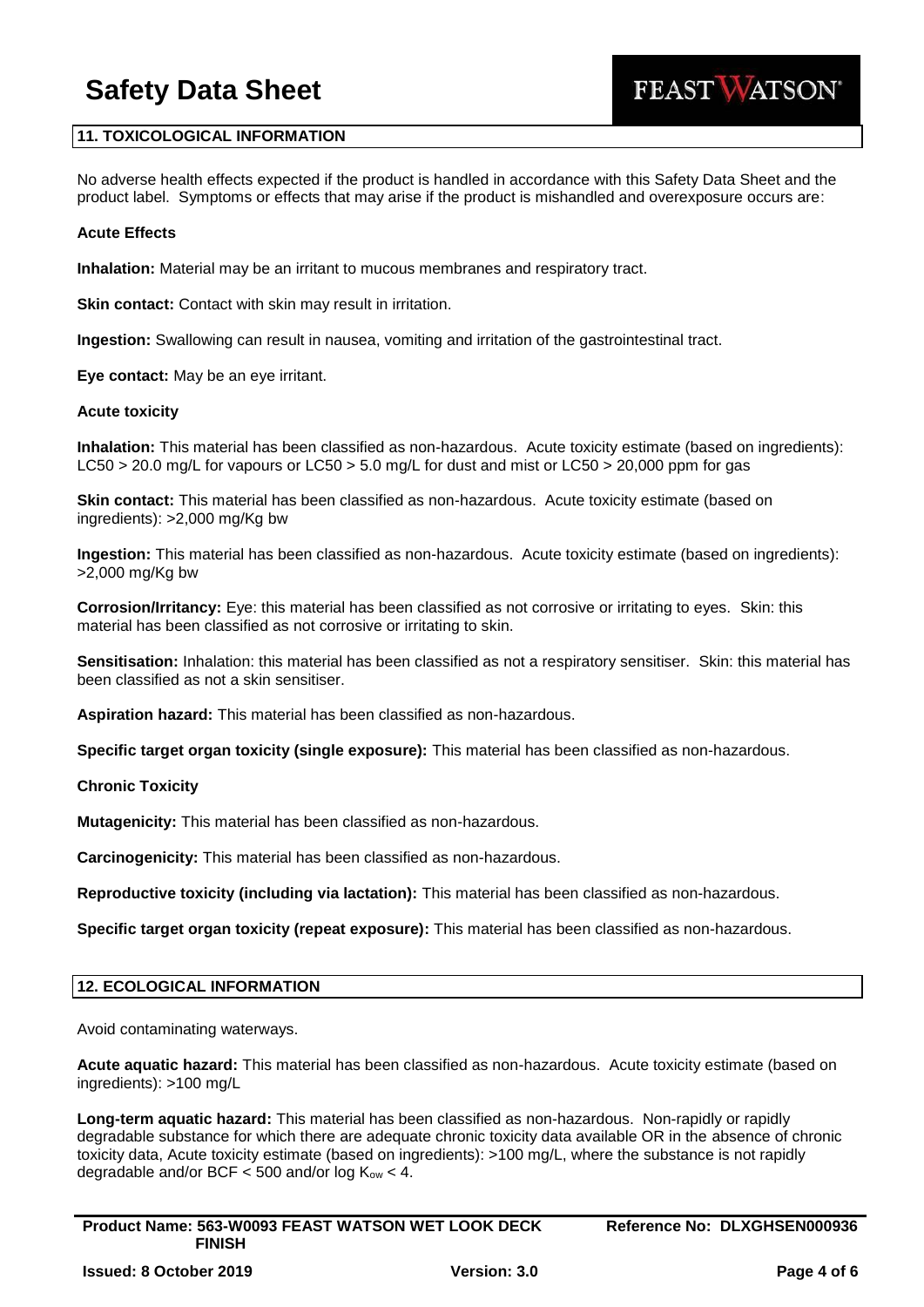

**Ecotoxicity:** No information available.

**Persistence and degradability:** No information available.

**Bioaccumulative potential:** No information available.

**Mobility:** No information available.

## **13. DISPOSAL CONSIDERATIONS**

Persons conducting disposal, recycling or reclamation activities should ensure that appropriate personal protection equipment is used, see "Section 8. Exposure Controls and Personal Protection" of this SDS.

If possible material and its container should be recycled. If material or container cannot be recycled, dispose in accordance with local, regional, national and international Regulations.

## **14. TRANSPORT INFORMATION**

### **ROAD AND RAIL TRANSPORT**

Not classified as Dangerous Goods by the criteria of the "Australian Code for the Transport of Dangerous Goods by Road & Rail" and the "New Zealand NZS5433: Transport of Dangerous Goods on Land".

### **MARINE TRANSPORT**

Not classified as Dangerous Goods by the criteria of the International Maritime Dangerous Goods Code (IMDG Code) for transport by sea.

## **AIR TRANSPORT**

Not classified as Dangerous Goods by the criteria of the International Air Transport Association (IATA) Dangerous Goods Regulations for transport by air.

## **15. REGULATORY INFORMATION**

## **This material is not subject to the following international agreements:**

Montreal Protocol (Ozone depleting substances)

The Stockholm Convention (Persistent Organic Pollutants)

The Rotterdam Convention (Prior Informed Consent)

Basel Convention (Hazardous Waste)

International Convention for the Prevention of Pollution from Ships (MARPOL)

## **This material/constituent(s) is covered by the following requirements:**

• All components of this product are listed on or exempt from the Australian Inventory of Chemical Substances (AICS).

• All components of this product are listed on or exempt from the New Zealand Inventory of Chemical (NZIoC).

**HSNO Group Standard:** HSR002670 - Surface Coatings and Colourants (Subsidiary Hazard) Group Standard

## **16. OTHER INFORMATION**

Reason for issue: Revised

This Safety Data Sheet has been prepared by Chemical Data Services Pty Ltd (chemdata.com.au) on behalf of its client.

Safety Data Sheets are updated frequently. Please ensure that you have a current copy.

| <b>Product Name: 563-W0093 FEAST WATSON WET LOOK DECK</b> | Reference No: DLXGHSEN000936 |
|-----------------------------------------------------------|------------------------------|
| <b>FINISH</b>                                             |                              |